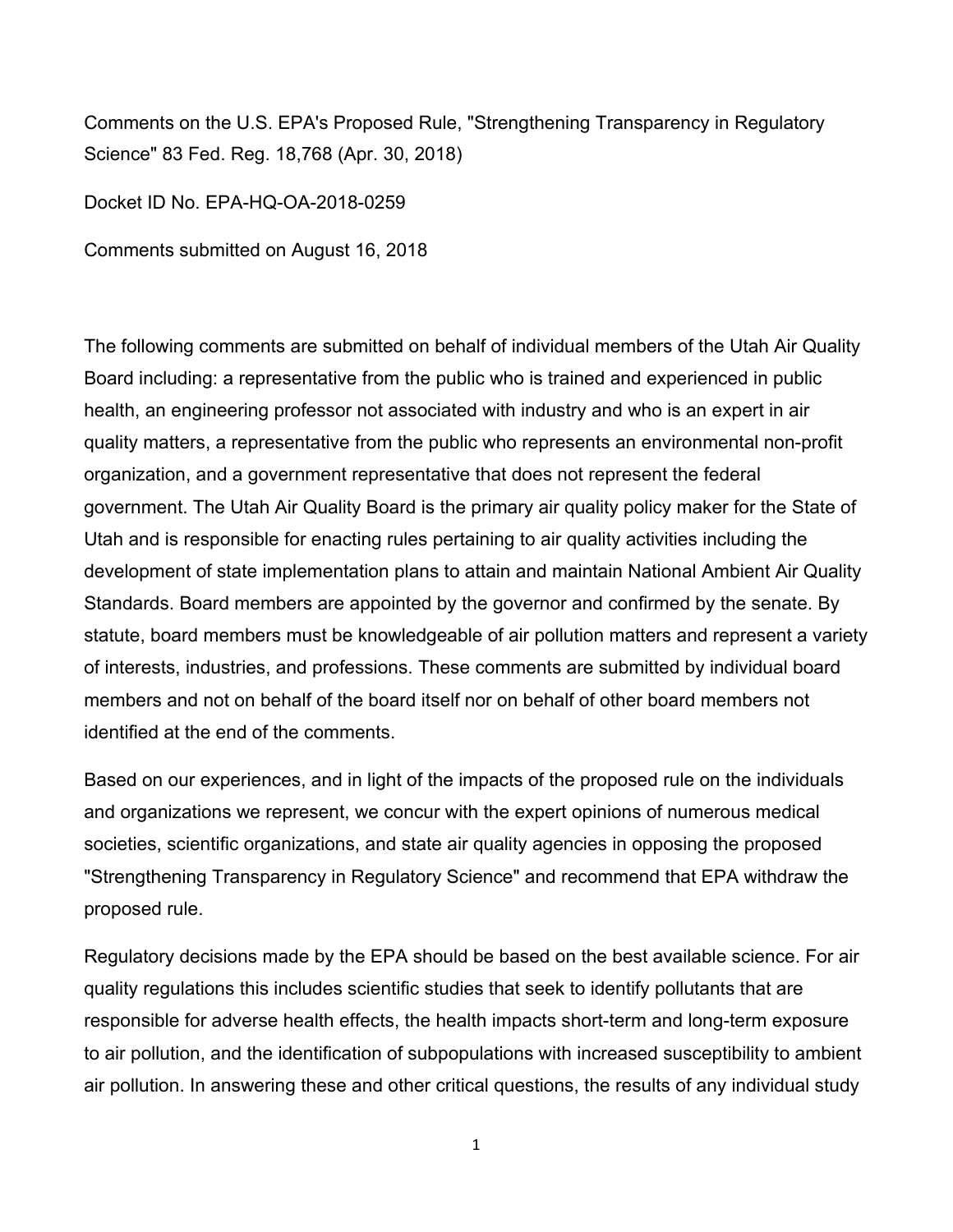is relatively unimportant compared to the composite body of evidence synthesized across multiple independent studies.

We find the existing procedures and safeguards commonly used to conduct, disseminate, and synthesize scientific research more than adequate in ensuring the validity and integrity of the science used to inform EPA decision-making. The proposed rule does not identify any deficiencies in the long established approach of using scientific studies to inform agency decisions nor does it provide any rationale for how the proposed rule, if promulgated, would remedy these deficiencies.

While the background of the proposed rule does mention a general concern regarding the reproducibility of scientific studies, it fails to acknowledge the extensive efforts that have already been enacted by funding agencies, scientific journals, and scientific societies to ensure the transparency and reproducibility of biomedical research. The proposed rule also fails to provide any evidence of a replication crisis among the types of studies that have traditionally been used as the basis for air quality regulations. Given the procedures already in place to ensure scientific integrity it would be redundant and inefficient for the EPA in enact the proposed rule or to act as a clearinghouse for data that are already generally available.

We oppose asking scientific researchers to make publically available administrative claims datasets (e.g., hospital admission and emergency department records, Medicare records, etc.) or other population datasets (e.g., National Health and Nutritional Examination Survey, NIH-AARP Diet and Health Study, etc.) which would not only violate data use and institutional review board agreements but is wholly unnecessary given that these records are already openly available to any individual or group that adheres to data privacy requirements.

We also oppose any effort by EPA, under the guise of transparency, to disregard the findings of scientific studies assessing the health impacts of air pollution when making regulatory decisions. We find it disingenuous that the proposed rule suggests that health datasets can be sufficiently de-identified in the public domain in a way that would simultaneously allow for reanalysis while also preventing the illegal disclosure of protected information.<sup>1</sup> Since there is no way to provide de-identified data in the public domain that would allow for secondary reanalysis of both the exposure assessment and health analysis in studies assessing the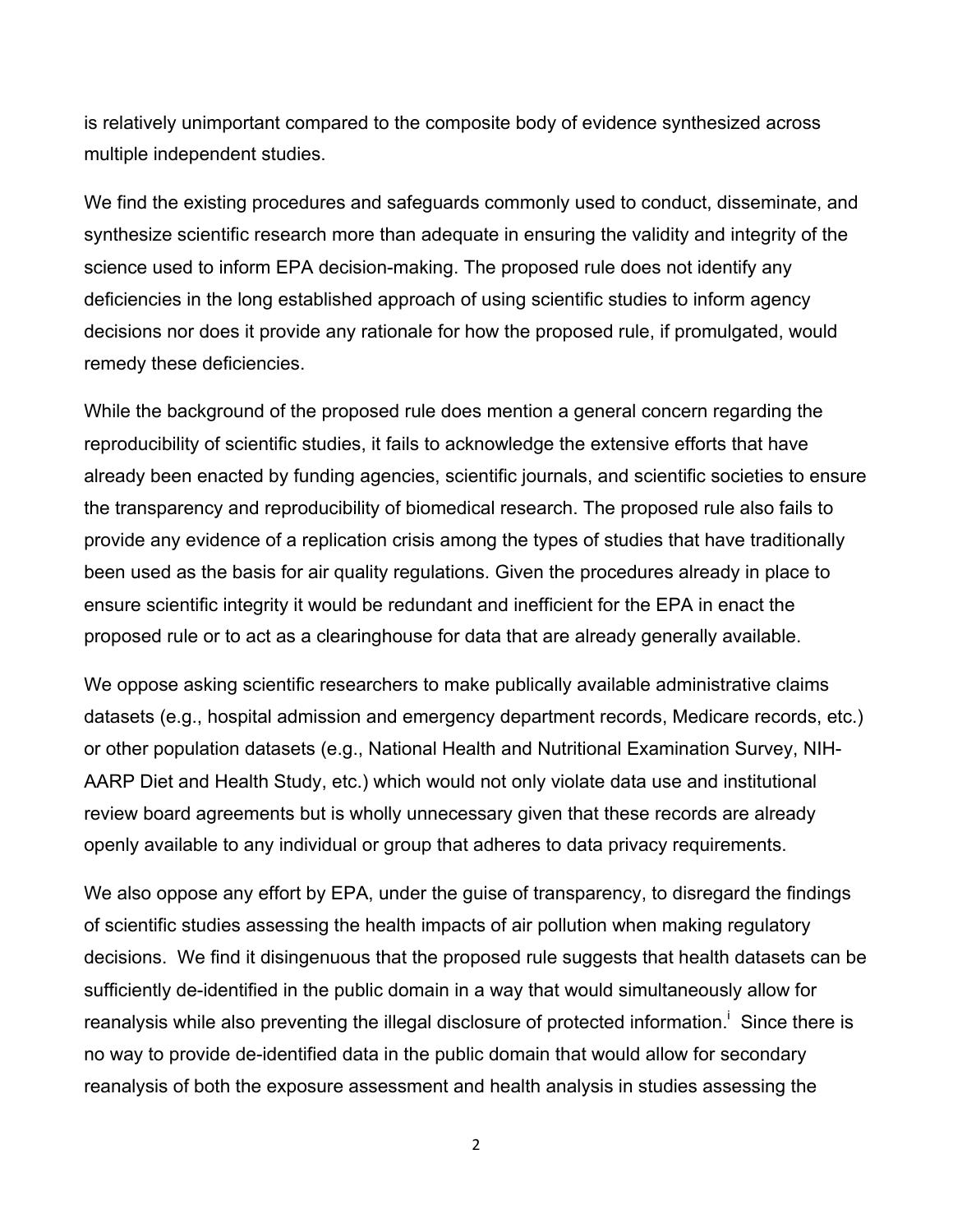health impacts of air pollution, the EPA should instead continue to focus on assessing results across multiple studies to evaluate the veracity and general applicability of scientific findings.

In cases where a scientific study is the first of its kind, and as such has not yet been replicated using independent study populations, we suggest that the EPA follow the example of past EPA administrators in waiting for additional studies to be completed (except in the case of exceptional circumstances) before taking regulatory action based on its study findings.<sup>ii</sup> While this situation may appear to provide the best argument for reanalysis of individual studies it provides little value in informing policy decisions and is not a replacement for replication of study findings in multiple distinct health studies.

We specifically oppose any proposed or future action that would disregard the well established effects of particle air pollution on mortality risk in the United States, either as part of future regulatory decisions or in cost benefit analyses included in mandated regulatory impact assessments. These adverse risks have been confirmed and verified both through extensive reanalysis of individual studies<sup>iii</sup> and more importantly through additional studies that have been completed using numerous independent study populations in the US, Canada, and many other parts of the world.<sup>iv</sup> Regardless of whether these effects are reported by the EPA as ranges or as combined estimates of mortality risk, the continued inclusion of mortality impacts in regulatory analysis is critical for federal regulatory decisions that impact air quality in Utah. If the proposed transparency rule is promulgated, we ask that the associations of particle pollution and mortality risk are specifically and preemptively excluded from the judgment of the EPA Administrator in adhering to data availability requirements.

We strongly oppose the proposal to grant the EPA administrator with authority to consider "on a case-by-case basis" which studies will be used to inform significant regulatory decisions. Picking and choosing which studies to use as the basis of agency actions is antithetical to both sound scientific analysis and evidence-based rulemaking.

In summary we agree with the findings of the U.S. Court of Appeals for the D.C. Circuit in *American Trucking Associations v Environmental Protection Agency* that the Clean Air Act imposes no obligation to obtain and make public the data underlying certain "key studies" and similarly reject arguments that a general requirement be imposed for EPA to obtain and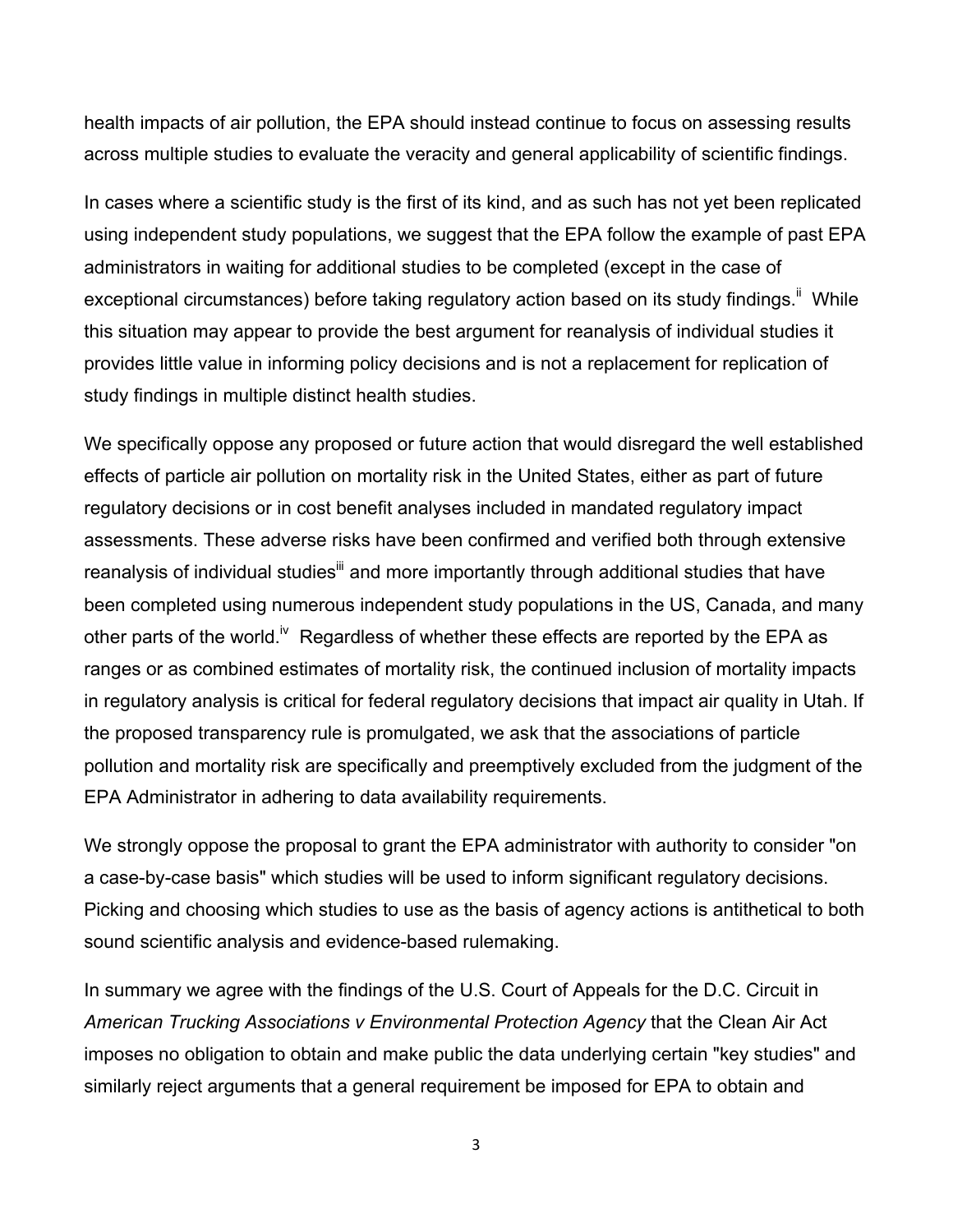publicize the data underlying published studies on which the agency relies. We also agree with the court's finding that "requiring agencies to obtain and publicize the data underlying all studies on which they rely 'would be impractical and unnecessary."<sup>"</sup>

Signed,

Kevin Cromar, PhD

Randal S. Martin, PhD

Arnold W. Reitze, Jr. JD, MPH

Erin Mendenhall